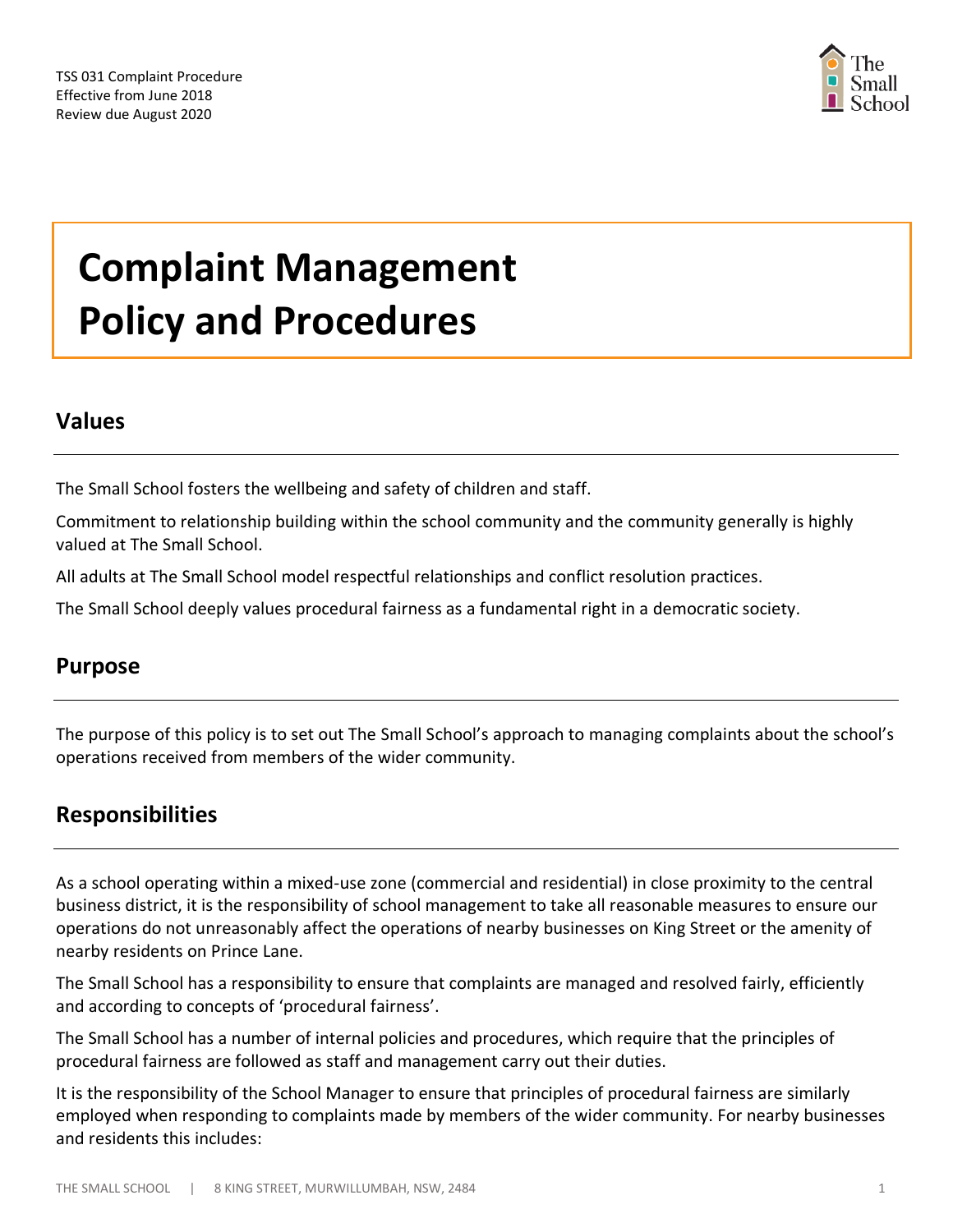

- Knowing the process by which complaints can be raised and will be considered.
- Having a 'fair hearing' of their complaint.
- Knowing what action (if any) the school has taken to remedy their complaint.
- Knowing how to contact the School Board if they want the School Manager's response reviewed by the School Board.

The School Manager is responsible for the oversight of the complaint process, which is summarised in *Appendix A.*

The School Manager's responsibilities include:

- Ensuring nearby businesses and residents on King Street and Prince Lane are notified of The Small School's complaint's process. Notification of all businesses and residents on King Street and Prince Lane should occur in writing every 12 months. Written notification should include a copy of Appendix A.
- Ensuring information about how to make a complaint, including this policy, is readily available on the school website.
- Assessing and determining responses to complaints.
- Recording complaints on the External Complaints Form and filing it according to the school's record management procedures in the central computer system under 'External Complaints Register'.
- Reporting all external complaints received to the School Board. This will usually happen at the next Board meeting after the complaint was received. However, urgent or serious complaints should be reported immediately to the Chairperson of the Board. The report of the complaint will be part of the minutes of the Board meeting. Where there has been an urgent report to the Chairperson it will be noted and filed with the External Complaints Form.
- Responding in writing to the complainant about the assessment of the complaint, the outcome of the assessment and any action taken to remedy the complaint.
- Providing the complainant with the mechanism for seeking a review of the School Manager's response to the complaint. Where the complainant is not satisfied with the response of the School Manager they should advise the School Manager of such. The School Manager should reconsider the nature of the complaint, any further information received from the complainant and their response. If the School Manager is of the view no further action is warranted or the complainant is not satisfied with any further action that is taken, then contact details for the Chairperson of the School Board should be provided to the complainant if they wish for the matter to be reviewed by the School Board.

The Chairperson of the School Board is responsible for reviewing the actions of the School Manager taken in response to a complaint, where the complainant is not satisfied with the outcome.

The Chairperson's responsibilities include: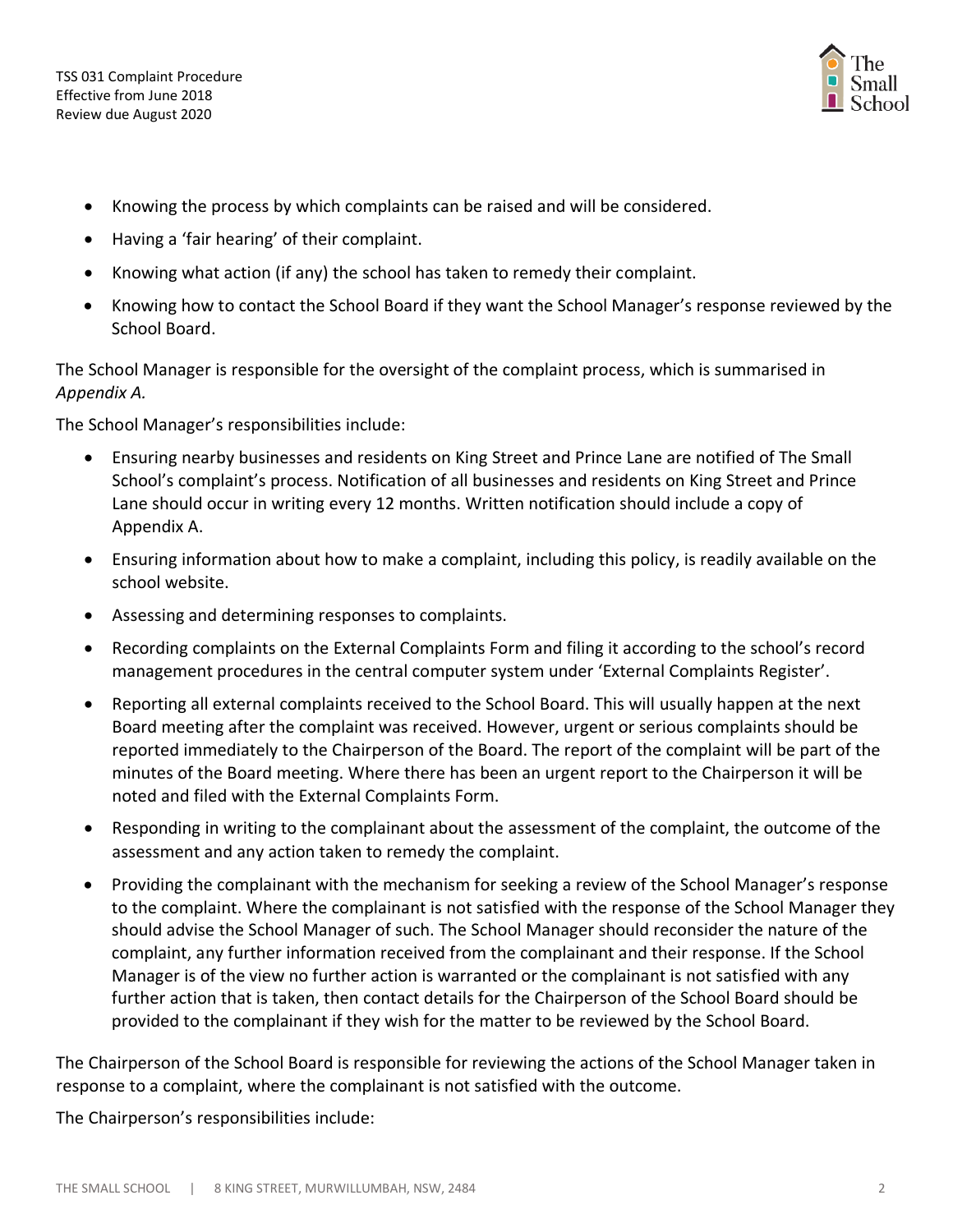

- Acting as the contact point for a complainant who wishes to have the response to their complaint reviewed.
- Reviewing the nature of the complaint, any supporting documentation and the response of and remedy proposed by the School Manager.
- Ensuring the complaint and response has been properly recorded in the school's records.
- Making contact with the complainant by phone or in person to discuss the complaint and seek and consider any additional information about the complaint.
- Where the School Manager's response is considered to be satisfactory by the Chairperson no further action will be taken. The Chairperson will write to the complainant advising them of their decision.
- Where the School Manager's response is considered inadequate the Chairperson will take the complaint to the School Board for their consideration. This meeting may be conducted in the absence of the School Manager.

Where the complainant is not satisfied with the response of The Small School they should contact Tweed Shire Council on (02) 6670 2400 or [tsc@tweed.nsw.gov.au.](mailto:tsc@tweed.nsw.gov.au)

Contact with Tweed Shire Council is available to the complainants before or during their contact with The Small School.

# **Required Responses to Certain Types of Complaints**

#### *Car Parking*

Where the complaint relates to car parking, the School Manager must immediately ensure that the school's Transport Policy is being enforced (see *Transport Policy and Procedures*).

If the complaint relates to a car associated with the school being parked on King Street during business hours in front of the medical or ancillary businesses, the School Manager must act immediately to arrange for the owner of the car to move the vehicle to the school's car parking facilities.

#### *Noise Management*

The Small School's responsibilities in relation to the acoustic management of the school are outlined in the *Operational Plan 2019.*

If the school receives a complaint about noise, it is the responsibility of all staff to act immediately to remedy the concern.

If the level of noise is the result of activity at the school which is not consistent with the *Operational Plan* then immediate action should be taken to bring activity into line with the *Operational Plan*.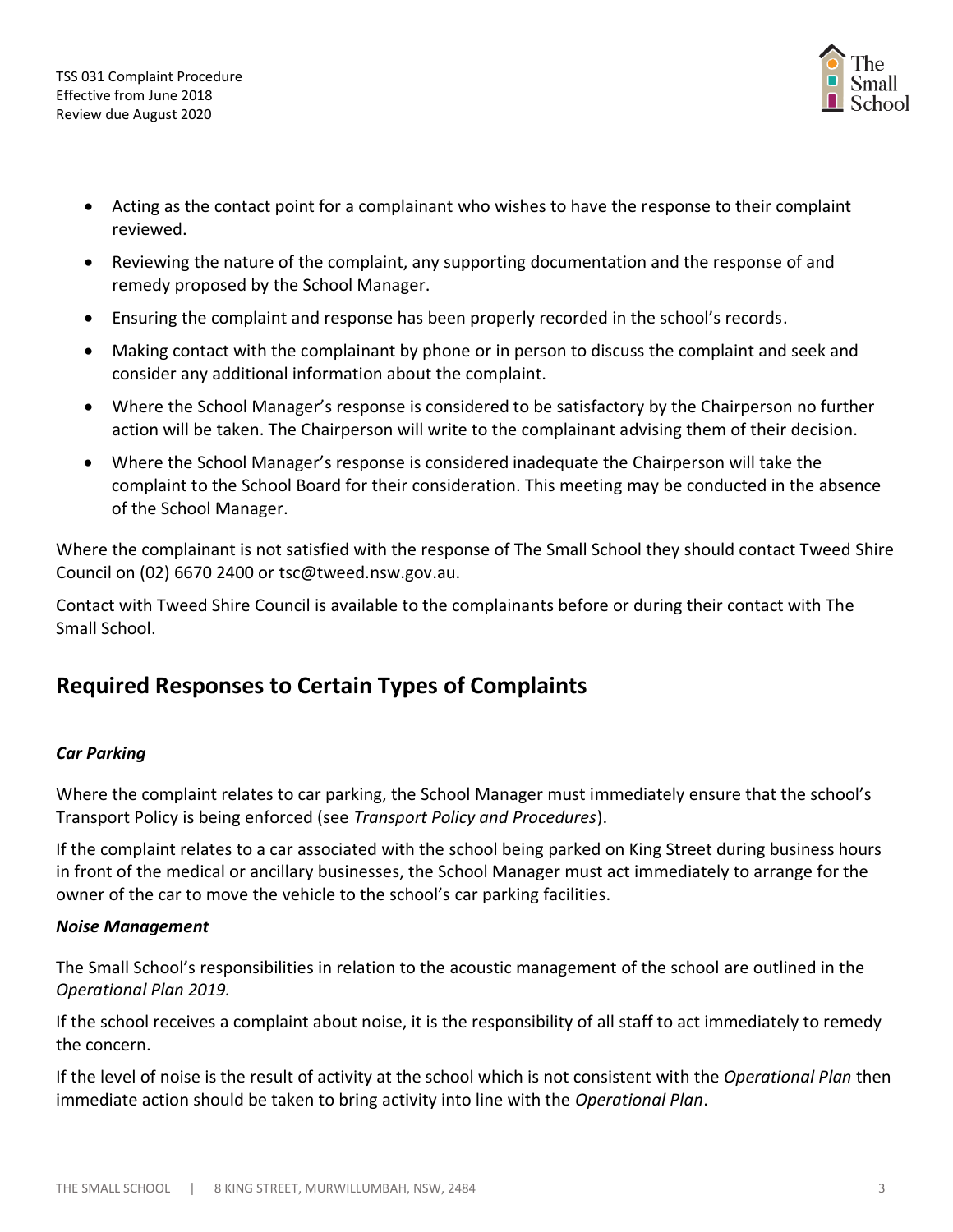TSS 031 Complaint Procedure Effective from June 2018 Review due August 2020



If the *Operational Plan* is being followed but a complaint about noise still exists, it is the responsibility of the School Manager to discuss the concern with the complainant and make an assessment as to whether further noise management measures are necessary.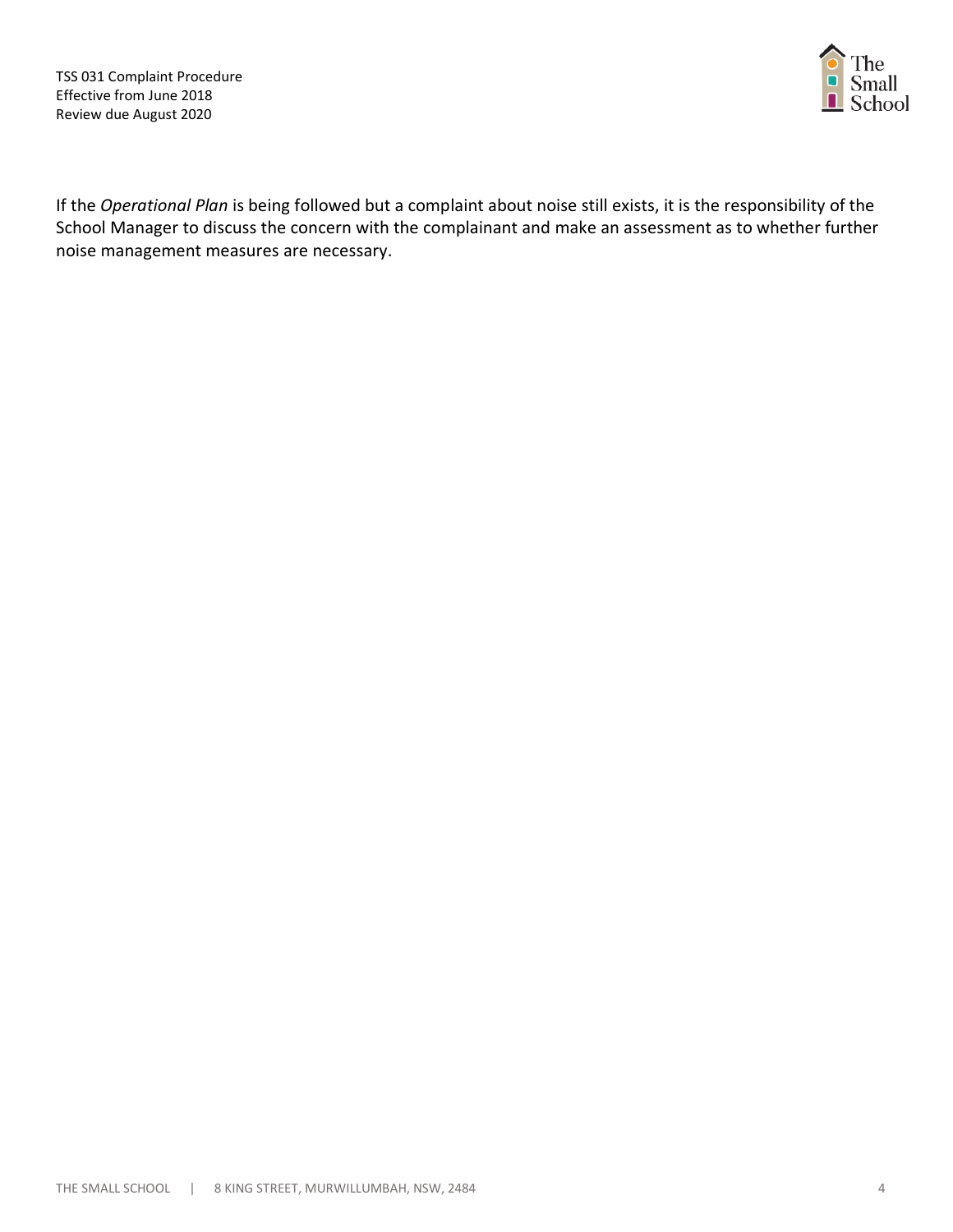